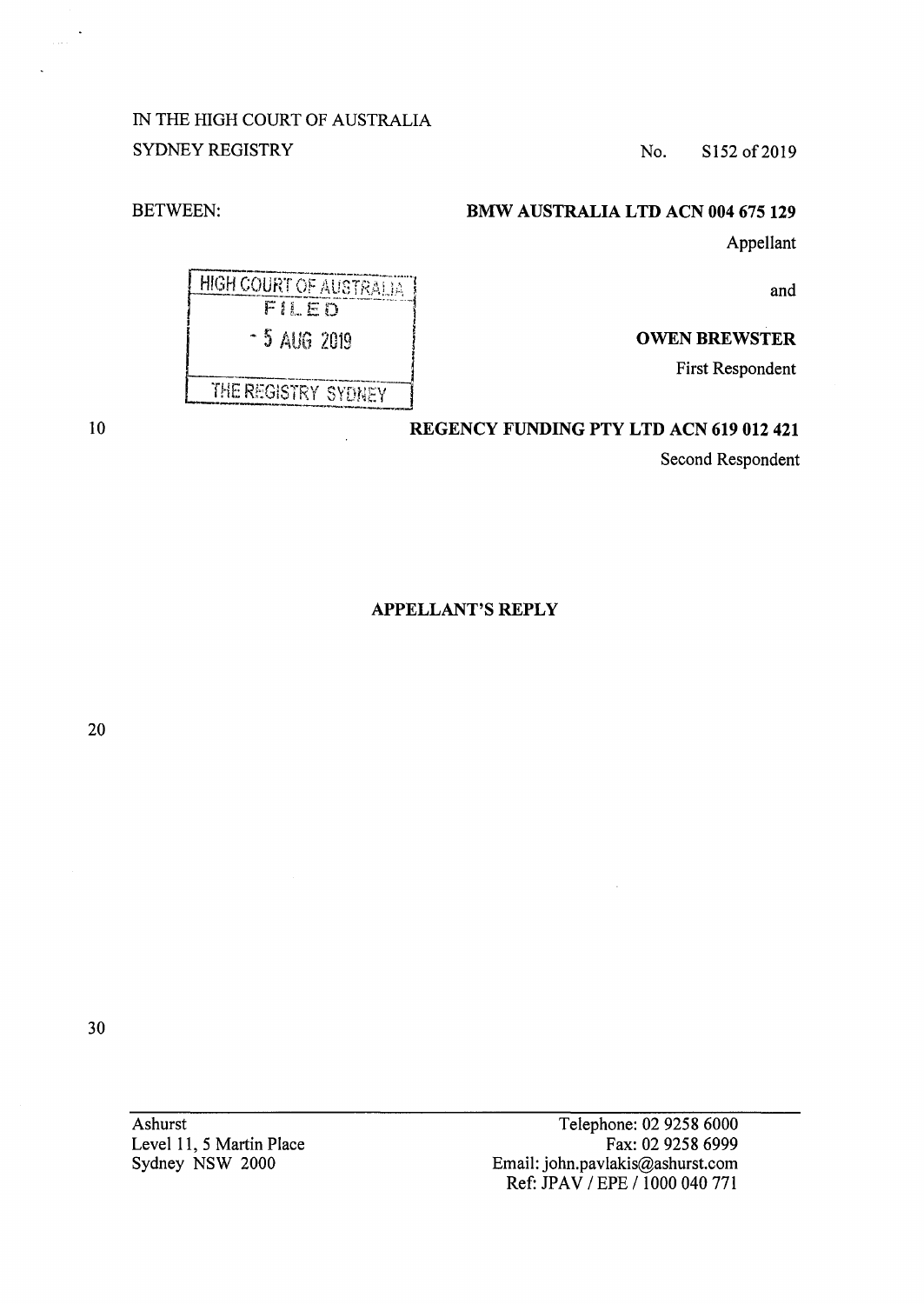### **PART** I: **CERTIFICATION**

1. This submission is in a form suitable for publication on the internet.

### PART II: REPLY

#### **Construction**

2. That litigation funding was contemplated by Parliament when Pt 10 was enacted (see s 166(2)) weakens the respondent's arguments, just as does the ALRC's original consideration of the issue: cfRS[8]. If Parliament had intended to allow orders compelling group members to give a share of litigation proceeds to funders, it would have said so expressly. "[W]here a question arises as to the creation of new rights and liabilities which 10 will engage Ch III ..., it is to be expected that the Parliament will clearly state its will".<sup>1</sup>

- 1 -

- 3. As for the character of a CFO, the submission at RS [12] and [24] that the funder's interest in the chose is contingent is wrong. The funder's interest is *defeasible* if a group member elects to opt-out. The possibility of future defeasance does not detract from the fact that the funder obtains an immediate interest akin to a charge or partial assignment. Further, opt-out notices are generally required to be sent prior to the start of a trial (s  $162(4)$ ), and as Lenthall states (at [6]), notice is ordinarily given in a generalised way that "will not necessarily come to the personal attention of all group members".
- 4. Many submissions seek to downplay CFOs as merely being interlocutory and provisional. The orders have direct and immediate effect unless later varied. Orders transferring a 20 substantial proportion of the fruits of litigation are of a different character to the various procedural powers sought to be analogised. Orders made under those powers are part of the process of adjudicating the claims in dispute in the proceeding: see AS [50]. Any rights created by the orders are rights in the litigation itself, not substantive rights which exist outside it: cf Cth [27]. As for provisionality, JustKapital gives the real aim of early CFOs away by referring to "the need for litigation funders to have some comfort that funding open class actions ... will not be a commercial futility" (at [16]; note AS [43]).
- 5. As for the text of s 183, the meaning of the word "appropriate" in a power conferred on a court is not at large: its meaning is informed both by the express words of limitation in s 183 ("to ensure justice in the proceeding") and the context and purpose:<sup>2</sup> cf RS [14]. The 30 phrase "appropriate or necessary" must be read together and in context, otherwise "appropriate" renders "necessary" superfluous: cf RS [16]. The respondent's two reasons (RS [17]) why making a CFO is "to ensure that justice is done in the proceeding" are answered at AS [28]-[29]. CFOs do not merely share existing costs equally; they impose an additional amount the funder would not otherwise receive.

*Byrne v Australian Airlines Ltd* (1995) 185 CLR 410,458 (McHugh and Gummow JJ), quoted approvingly in *Shergold v Tanner* (2002) 209 CLR 126, [27] (per curiam).  $\overline{2}$ 

*Jackson v Sterling Industries Ltd* (1987) 162 CLR 612, 622 (Deane J; Mason CJ, Wilson, Dawson and Brennan JJ agreeing); *ABCC v CFMEU* (2018) 262 CLR 157, [22]-[23] (Kiefel CJ), [103]-[110] (Keane, Nettle and Gordon JJ).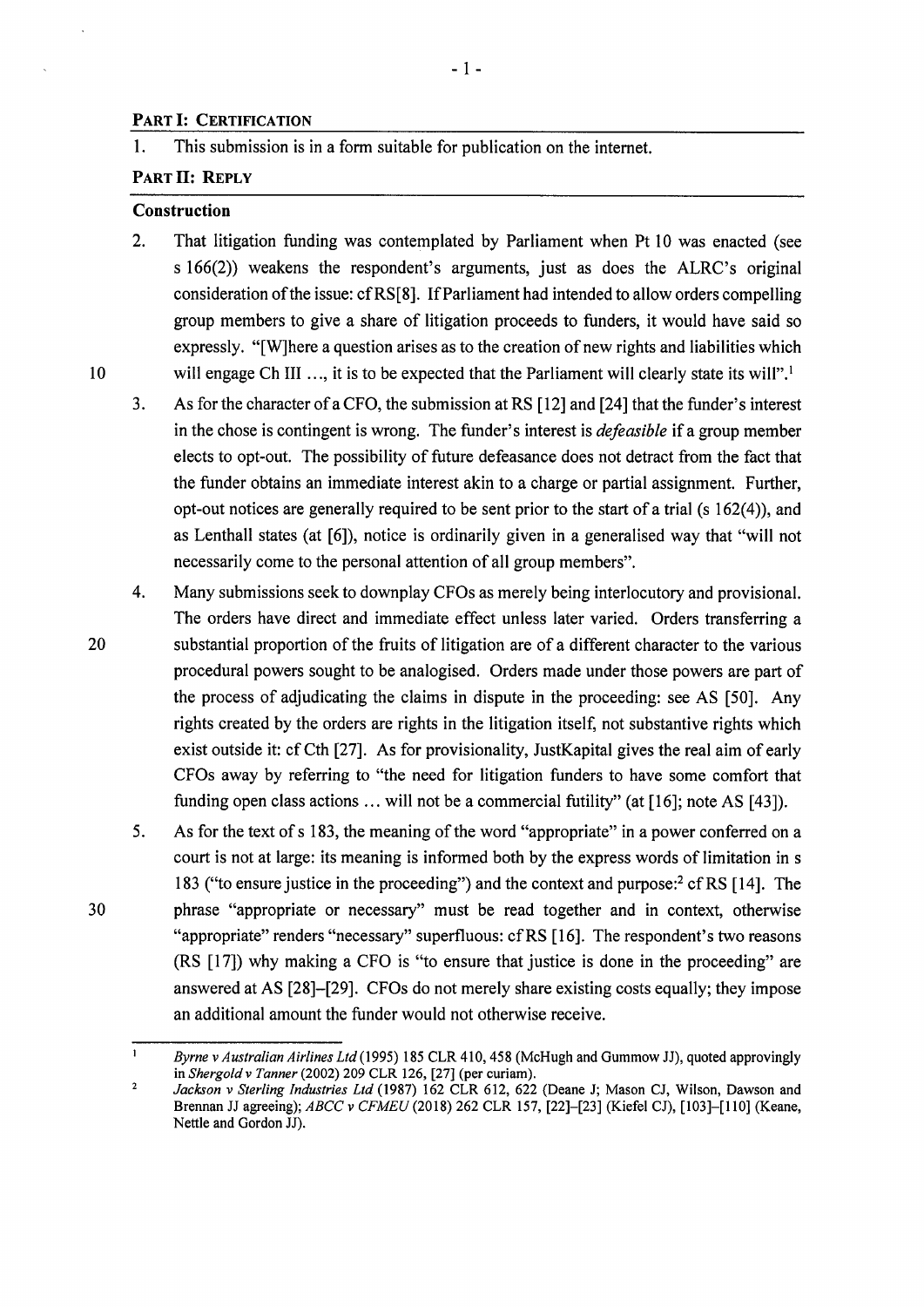- 6. As to the suggestion thats 183 authorises a court to impose a "fee for services" (RS [39]; Lenthall [28]), there are no words to justify that construction. Contrary to Lenthall [28], even on the broadest academic view of the exceptional category of "necessitous intervention", it does not extend to requiring the recipient of an unrequested service to pay a reward to a person who, in the absence of any imminent peril, has intervened for their own self-interest.<sup>3</sup> Likewise, the equitable jurisdiction to award a trustee remuneration is both highly exceptional,<sup>4</sup> and has no relation to a litigation funder: trustees must perform duties for the benefit of the beneficiaries.<sup>5</sup> Contrary to RS  $[25]$ , authorities in this Court deny any general equitable principle that those who benefit from the efforts of another 10 must contribute to the expenses incurred in those efforts,<sup> $6$ </sup> let alone provide a reward. If the Parliament had intended to create such a right to reward for funders it would have stated it expressly; compare the limited right created by CPA, s 184.
	- 7. As to the purpose of Pt IVA/10, it was not merely to increase litigation per se, nor to address every barrier to litigation (cf Cth Westpac subs **(Cth)** [18]). As noted at AS [13] (see also Lenthall [10]), alternative methods to fund class actions have existed for some time, and continue to exist. The empirical data in the ALRC's recent report shows that third-party litigation funding leads to lower returns for group members.<sup>7</sup> Thus it cannot be concluded simplistically that CFOs generally further the purpose of Pt IVA/10.
- 20 8. As to *Anthony Hordern,* RS [ 19]-[20] seeks to avoid the point by level of characterisation - because no other power expressly authorises CFOs, no *Anthony Hordern* point is said to arise. That misses the point that powers over costs and directing of damages are addressed, in restricted terms, by the Act. Conversely, Lenthall [10]-[12] argues that because existing provisions address those issues, it "is not a great leap" to read ss 183/33ZF as authorising CFOs, admitting that some leap is required. Relatedly, BMW makes no concession CFOs are authorised at settlement. The argument at RS  $[21]$  that s  $177(2)$  may be construed as "the Court must make provision for the payment or distribution of the money to or as directed by the group members entitled" does not assist the respondent. Unfunded group members do not direct that their money be paid to the funder; the court compels it.

30

9. As to the principle of legality, RS [22] merely repeats the Court of Appeal's reasons without engaging with AS [37]–[39]. There is no basis for the suggestion at RS [23] that the principle does not apply because the power is conditioned on a requirement to ensure

6 *Mahoney v McManus* (1981) 180 CLR 370, 376-477; *Bourke v LFOT* (2002) 209 CLR 282, [44]; *Friend v Brooker* (2008) 239 CLR 129, [45]-[49], [63]-[66], [68], [70]-[83].

 $\overline{\mathbf{3}}$ See, eg, *Goff & Jones* (9<sup>th</sup> ed, 2016), [18-71]-[18-79]; *Mason & Carter* (3<sup>rd</sup> ed, 2016), [814]. The actual cases recognising a right to restitution are limited e.g. fees for provision of emergency medical services; supply of necessaries to the mentally ill/minors; fee for burial of the dead. Lenthall [28] cites Mason & Carter at [811 ], but it is there stated that "Ultimately the right to reimbursement or recompense is correlative to something equivalent to a duty (albeit often moral) to intervene".

<sup>4</sup>  The office of trustee is ordinarily gratuitous: see *Jacobs' Law of Trusts in Australia* (8<sup>th</sup> ed, 2016), [17-39].

<sup>5</sup> See also *Stewart v Atco Controls Pty Ltd (in liq)* (2014) 252 CLR 307, [48] in the context of liquidators.

 $\overline{7}$ ALRC Report 134 (2018), [3.49], [3.55]-[3.60].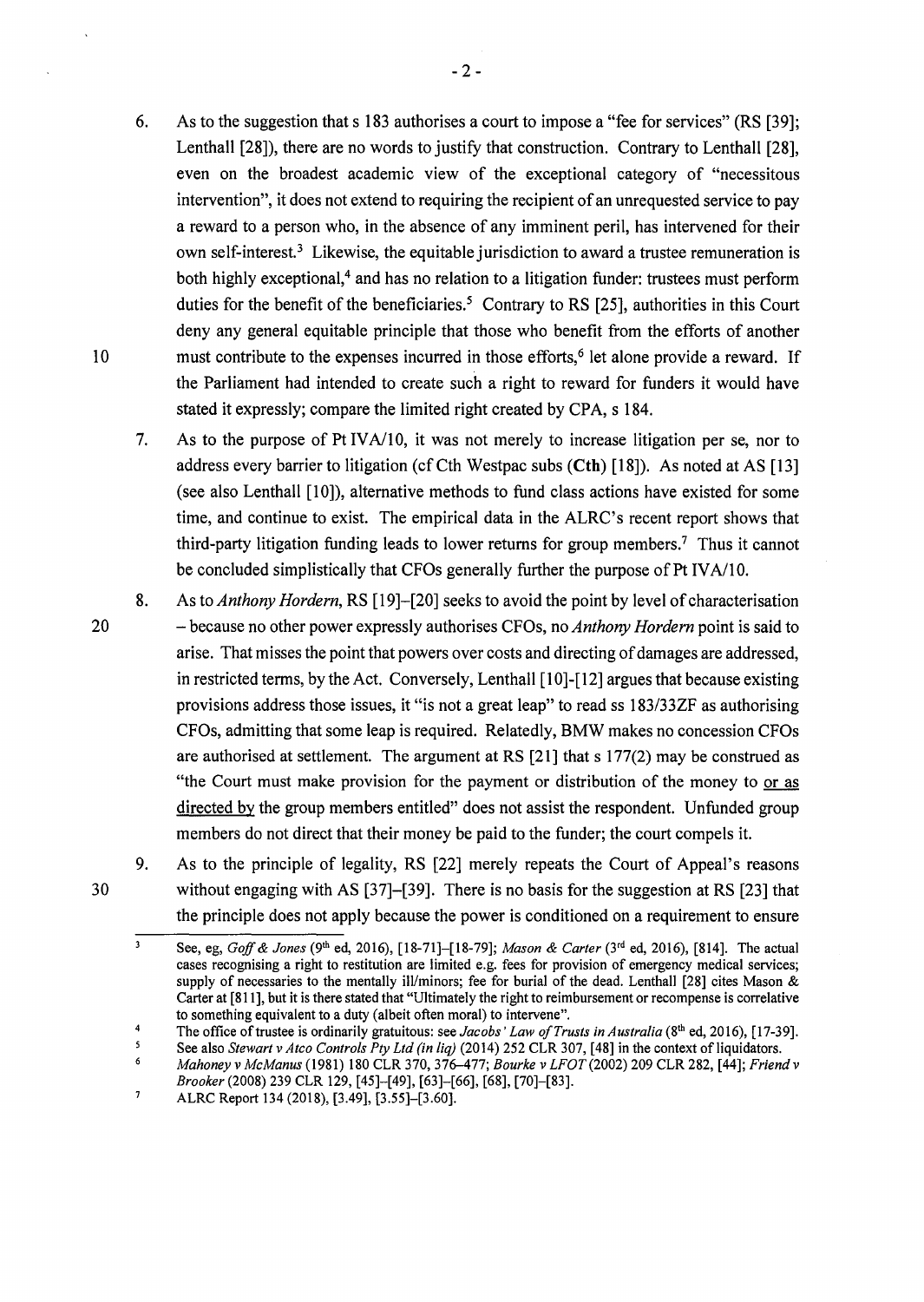justice. Courts must always ensure justice. That does not mean the principle has no work in construing the powers and jurisdiction of courts: cf Cth  $[12]$ .<sup>8</sup> Reference to the Court's "supervisory role" does not address whether s 183 extends to making CFOs: cf Cth [13]. CFOs have a significant effect on rights by transferring a substantial portion of valuable rights: cf JustKapital [23].

## **Judicial power**

- 10. The Commonwealth implicitly seeks to characterise the BMW's arguments as a generic attack on ss I 83/33ZF: at [2 l]-[24]. They are not. BMW's challenge is to the exercise of that power to make CFOs, giving rise to the two concerns identified at AS [46]-[53]. That 10 exercise of the power would be judicial in other contexts does not answer the argument that in *this* context ordering a CFO would involve the creation of rights without direction from any statutory criteria going to rate-setting: cfCth [30]; Lenthall [43].
	- 11. BMW accepts that not every discretionary power appearing to have the effect of creating rights lies outside judicial power: see AS [48]; cfCth [27]. Parliament may enact "double function" laws both creating rights and conferring jurisdiction, but in each case the nature and extent of the rights must be delineated by "legal principle or by reference to an objective standard or test prescribed by the legislature and not by reference to policy considerations or other matters not specified by the legislature": $9$  cf Cth [30], [33].
- 12. Equally, the suggestion that *Cominos* is determinative (Cth [23]-[24]) is baseless; it could 20 similarly be said that the Court's decision in *Queen Victoria Memorial Hospital* is determinative in BMW's favour. In truth, the cases show that the context, not the verbal formula, is critical. In *Cominos,* s 87(1) of the *Matrimonial Causes Act* was, by its terms, engaged only where the Court was exercising other powers under Pt VIII to grant final relief in respect of maintenance, custody or the settlement of property consequent upon dissolution of marriage. In that context, it was understandable for the powers in  $s \frac{87(1)}{1}$ , including the power in  $s \frac{87(1)}{1}$ , to be regarded as part of, or incidental to, the traditional function of courts exercising jurisdiction in respect of matrimonial causes. CFOs are not analogous to any traditional power of courts nor are they an aspect of the final relief. They seek to pre-assign a future judgment or settlement sum to a third party.
- 30 13. Contrary to submissions made by various parties, the criterion of ensuring justice in the proceeding does not assist in quantifying the commission to be paid. The court is acting at the market setter, not merely an observer of market rates: cf Cth [33]. Should the return on investment for litigation funders be more, or less, or the same as other moneylenders? Should the return be proportionate to the risk? If so, how is that to be determined? The answers to these, and other similar, questions are based solely on policy considerations.

The Commonwealth's contrary submission is denied by numerous cases: eg, *R v Snow* (1915) 20 CLR 315, 322; *Wall v R; Ex parte King Won (No* 1) (1927) 39 CLR 245,250; *Davern v Messel* (1984) 155 CLR 21, 30-31, 48, 63, 66; *Hogan v Hinch* (2011) 243 CLR 506, [5], [27]; *Green v R* (2011) 244 CLR 462, [28]. 9 *Precision Data* (1991) 173 CLR 167, 191 (per curiam).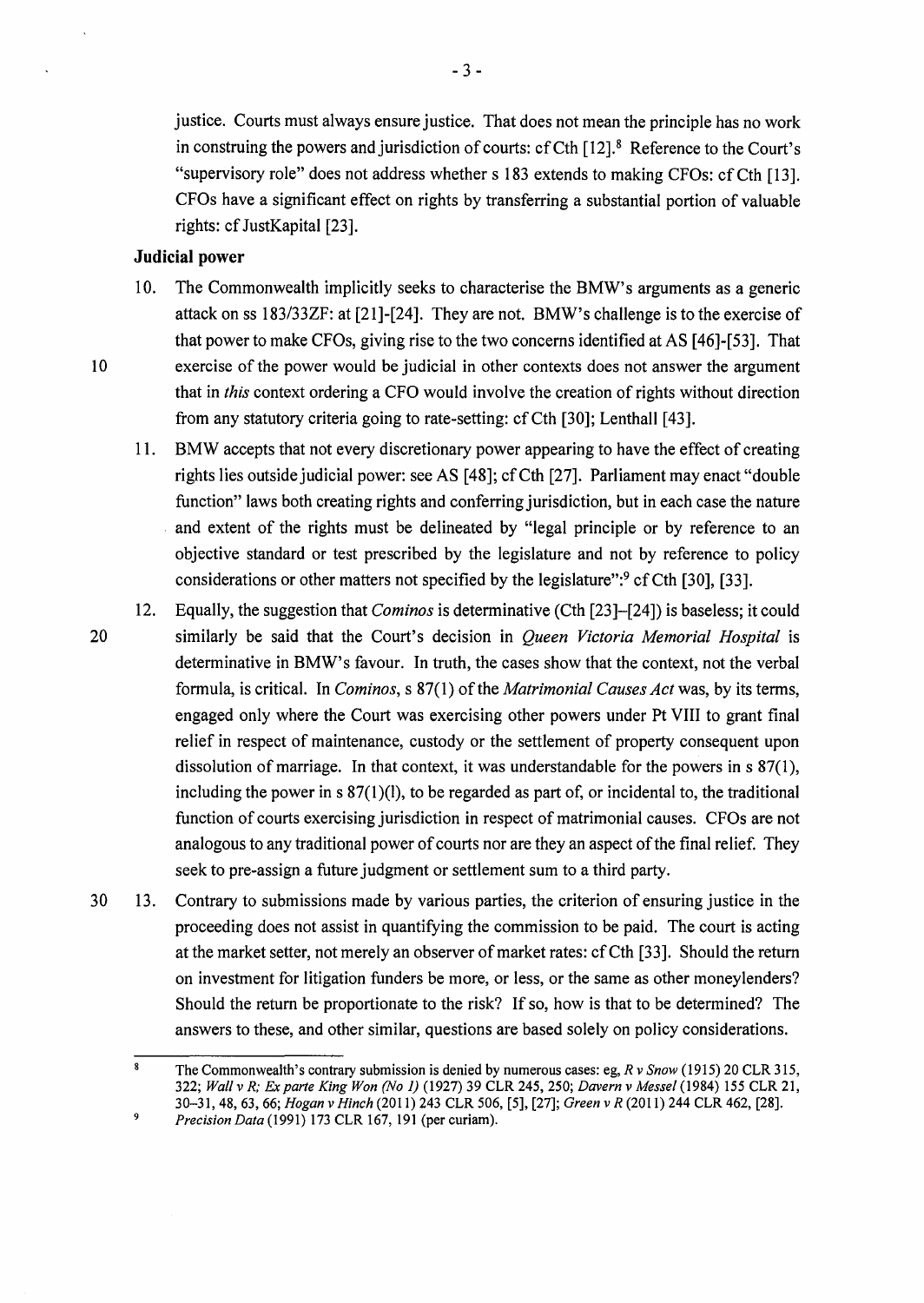- 14. Further, even assuming answers to those questions, the process involved is non-judicial. To assess risk the court must assess and provide an advisory opinion on the prospects of success and likely quantum of the claim. It must also assess the value of the funding provided by the funder without knowing the amount and length of time of funding. The task is not analogous to an ordinary valuation; if it is analogous to anything, it is valuing a piece of property which does not yet exist and whose features are unknown: cf Cth [33].
- 15. As to alleged historical analogies, there is no analogy between a solicitor's lien and a CFO: cf Cth [28]-[29]. The former is an existing legal right springing from the solicitor-client retainer, the latter is a discretionary remedy created by a court without any pre-existing 10 relationship between funder and unfunded group members.

### **Acquisition of property**

 $\bar{z}$ 

- 16. The Commonwealth's argument at [50] that the funder acquires no property by virtue of the order focuses on the future proceeds and is inconsistent with *Georgiadis, Mewett* and *Smith v ANL* where the Court held that s  $51(xxxi)$  applies to the extinguishment or modification of choses in action. By a CFO, the funder acquires an immediate, albeit potentially defeasible, interest in respect of each group member's chose in action: see [3] above and AS [21]. The reason the funder could not complain about any acquisition of its property if the court subsequently varied the rate is because its property was inherently susceptible of that variation from its inception: cf Cth [50].
- 20 17. As to characterisation, Mc Hugh J's statement in *Airservices* thats 51 (xxxi) is an exception to the ordinary principle of multiple characterisation is incorrect and contradicted by the reasons of Deane and Gaudron JJ in *Mutual Pools*<sup>10</sup> which McHugh J relied upon: cf RS [35]. The Commonwealth's submissions concerning characterisation at Cth [39] (which notably are contrary to the Commonwealth's submissions in *Spence*)<sup>11</sup> are inconsistent with *Bourke,* where the Court unanimously held thats 52 of the TPA was, *in its operation to State banks in the conduct of their intra-State business,* a law both with respect to banking and State banking. The submissions would allow s 51(xxxi) to be defeated by circuitous device: see AS [57]. Contrary to Cth [ 40], it is not a necessary or characteristic feature of doing justice that property be acquired without just terms.
- 30 18. The submission (Cth [46]) that s  $51(xxxi)$  does not apply to powers conferred on courts is without foundation. The legislative power to confer *powers* (as opposed to jurisdiction) on courts comes from s 51(xxxix). The Commonwealth cannot, say, authorise the compulsory acquisition of power stations or banks without compensation simply by vesting the divestment power in a court. There is nothing incongruous about the guarantee applying to powers vested in the courts. The quote from *Plaintiff M61/2010E* supports the proposition that powers in s 51 are subject to the prohibitions in Ch III. It does not

<sup>10</sup>  (1994) 179 CLR 155, 188.

II Commonwealth AG's Written Submissions, *Spence v Queensland,* 6 February 2019, [24)-[25].